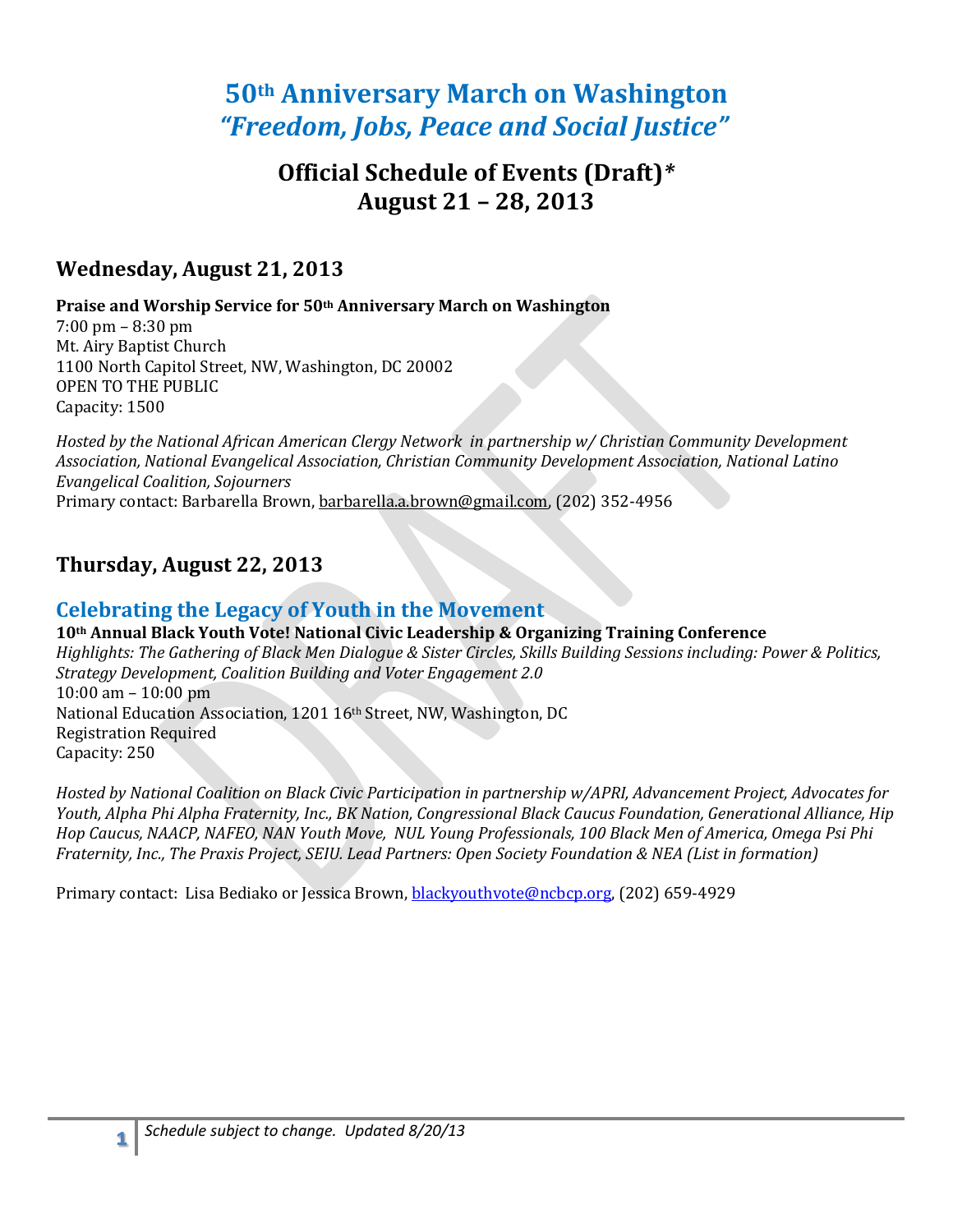## **Thursday, August 22, 2013**

### **Celebrating the Legacy of Women in the Movement**

**Women Leaders of the Movement:** *Past, Present & Future* **Intergenerational Dialogue & Luncheon** 10:00 am – 1:30 pm Hyatt Regency Capitol Hill 400 New Jersey Avenue, NW Washington, DC Invitation Required Capacity: 200

*Hosted by NCBCP Black Women's Roundtable & National Action Network and APRI, in partnership/with AFGE, APWU, Congressional Black Caucus Foundation, Emerald Cities, Family Values@Work, Feminist Majority Foundation, The King Center, Labor Project for Working Families, LCCRUL, League of Women Voters, Women in NAACP, National Council of Negro Women, National Organization for Women, Planned Parenthood, PFAWF African American Clergy, Rainbow PUSH, The Praxis Project, Skinner Leadership Institute, Sojourners, United Way, YWCA (List in formation).*

Primary contact: Carlottia Scott or Faith Bynoe[, bwrunity@ncbcp.org,](mailto:bwrunity@ncbcp.org) (202) 659-4929

### **Celebrating the Legacy of A. Philip Randolph & Bayard Rustin**

### **44th Annual A. Philip Randolph Institute National Conference**

2:00 pm – 6:00 pm Hyatt Regency on Capitol Hill 400 New Jersey Avenue, NW, Washington, DC To register go t[o www.apri.org](http://www.apri.org/) Capacity: 700

*Hosted by A. Philip Randolph Institute* Primary contact: Jan Temple, [jtemple@apri.org,](mailto:jtemple@apri.org) (202) 508-3710

#### **A. Philip Randolph Institute 44th National Youth Education Conference**

12 Noon – 5:45 pm Hyatt Regency on Capitol Hill 400 New Jersey Avenue, NW, Washington, DC To register go t[o www.apri.org](http://www.apri.org/) Capacity: 200

*Hosted by A. Philip Randolph Institute* Primary contact: Brittany Stanton, [Brittaney.Stanton@gmail.com,](mailto:Brittaney.Stanton@gmail.com) (202) 202-508-3174

### **Thursday, August 22, 2013**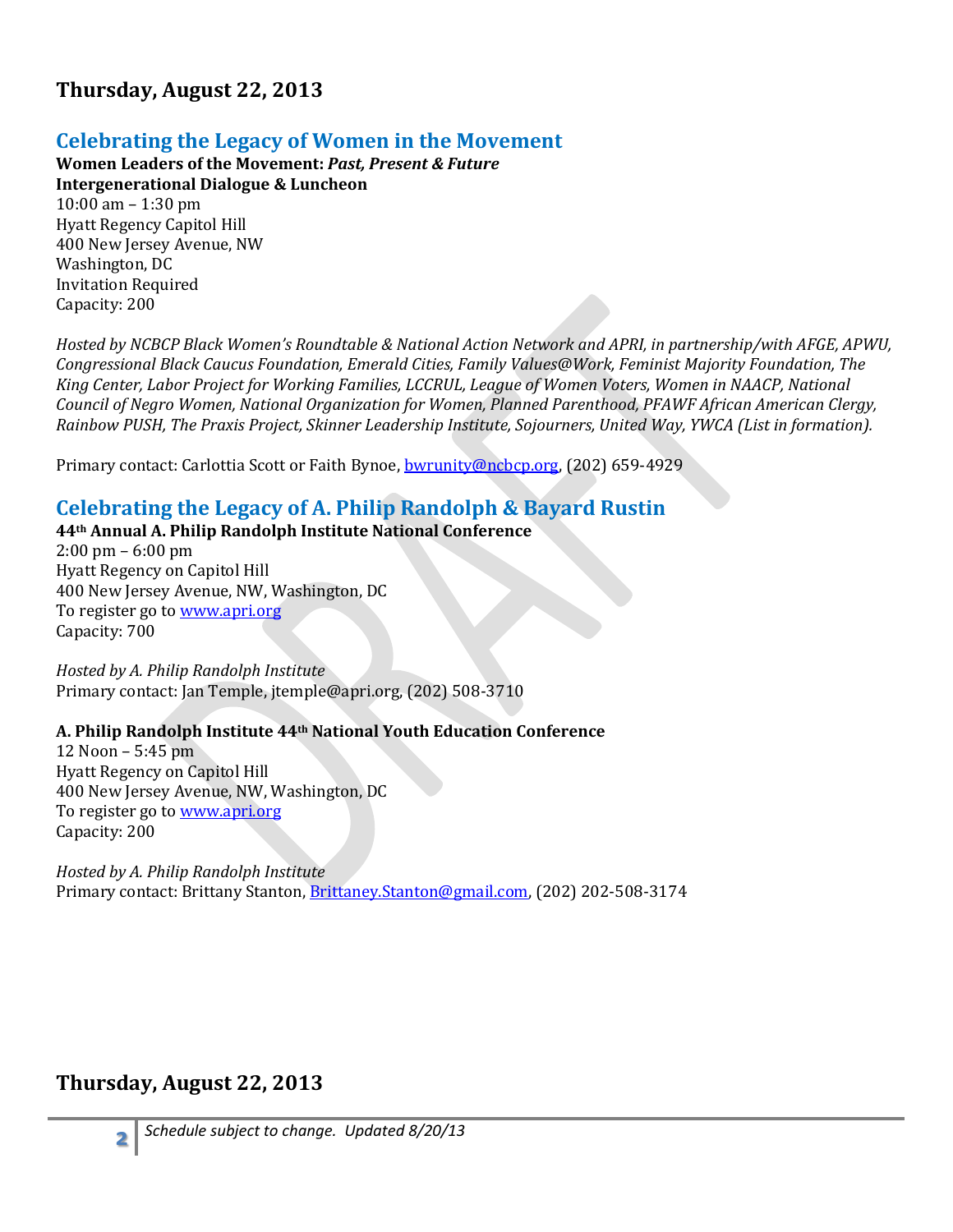**Covering Civil Rights: On the Front Lines Reflections on the March on Washington and I Have a Dream Speech 50 Years Later:** *A Conversation with Simeon Booker, author, "Shocking the Conscience" Special appearance by Rev. Bernice A. King* 7:00 pm – 9:00 pm

The Newseum 555 Pennsylvania Avenue, NW, Washington, DC No cost but registration is required vi[a CoveringCivilRights@eventbrite.com](mailto:CoveringCivilRights@eventbrite.com) Capacity: 500 (Theater) 250 (Overflow Area)

*Hosted by National Council of Negro Women & The Newseum*  Primary contact: Alyce Walker Johnson, [awalker@ncnw.org,](mailto:awalker@ncnw.org) (202) 737-0120

## **Friday, August 23, 2013**

### **Redeem the Dream National Summit**

9:30 am – 12 Noon (Doors open at 8:30 am) The Grand Hyatt 12 & H Streets, NW, Washington, DC OPEN TO THE PUBLIC To register go to www.drummajorsforjustice.com Capacity: 800

*Hosted by National Urban League & The Memorial Foundation* Primary contact: Rhonda Spears Belle[, rspearsbell@nul.org](mailto:rspearsbell@nul.org)

### **Drum Majors For Justice Future Leaders Celebration**

2:00 pm – 4:00 pm Freedom Plaza Washington, DC OPEN TO THE PUBLIC Capacity: 500

*Hosted by National Urban League & The Memorial Foundation* Primary contact: Rhonda Spears Belle[, rspearsbell@nul.org](mailto:rspearsbell@nul.org)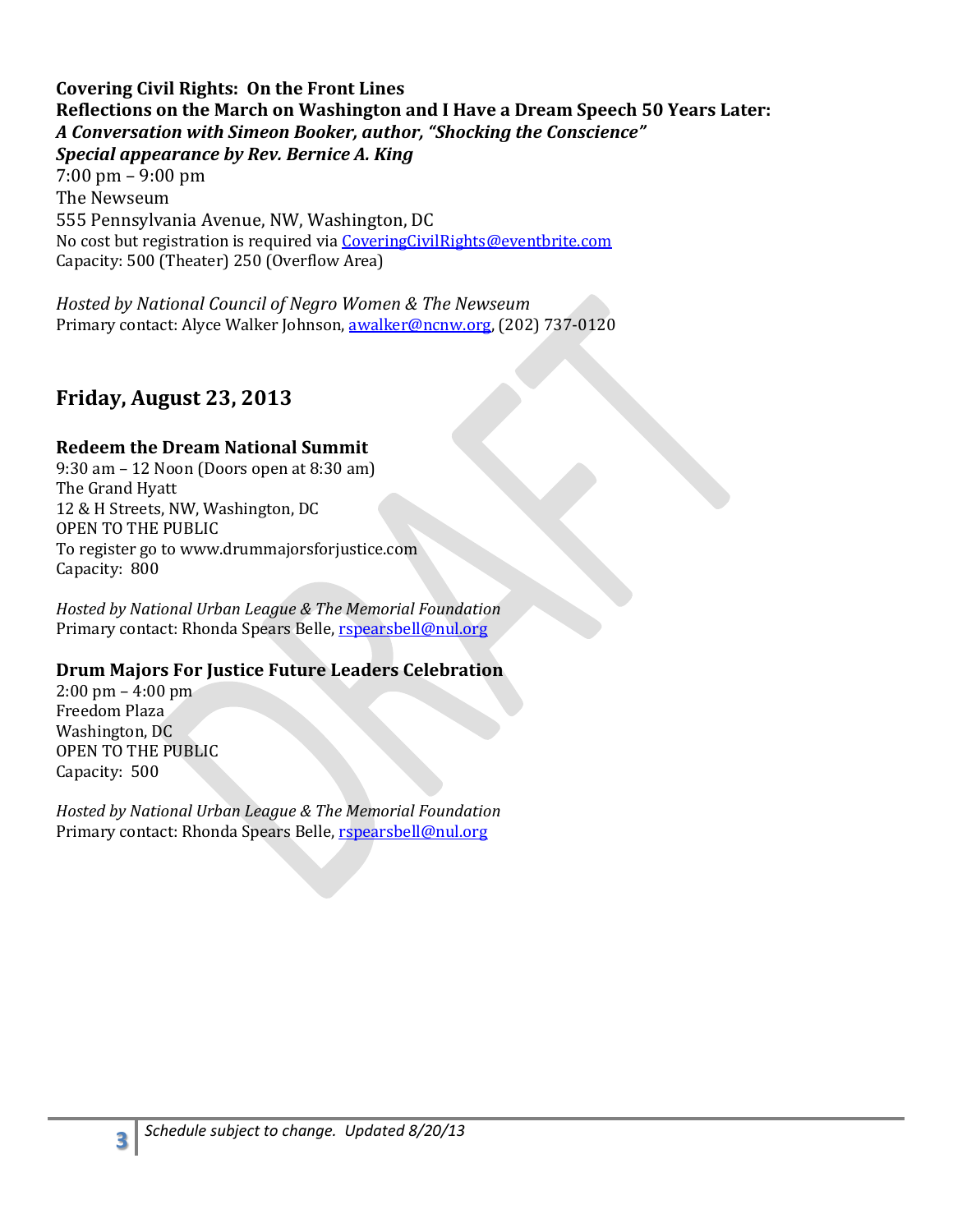## **Friday, August 23, 2013**

### **Celebrating the Legacy of Youth in the Movement**

#### **10th Annual Black Youth Vote! National Civic Leadership & Organizing Training Conference**

*Highlights: Organizing Training Breakouts including: Saving Our Voting Rights, Ending the School to Prison Pipeline, Eradicating Stand Your Ground Laws & Racial Profiling, Health Care, Immigration Reform/Dream Act, Green is the New Black: Green Jobs & The Green Economy, Organizing the Next Generation Labor Movement, Going on The Offensive in the War on Women, LGBT Organizing and more!*

8:00 am – 6:00 pm National Education Association 1201 16th Street, NW, Washington, DC To register go t[o www.ncbcp.org](http://www.ncbcp.org/)

*Hosted by National Coalition on Black Civic Participation in partnership w/APRI, Advancement Project, Advocates for Youth, Alpha Phi Alpha Fraternity, Inc., BK Nation, Congressional Black Caucus Foundation, Generational Alliance, Hip Hop Caucus, NAACP, NAFEO, NAN Youth Move, NUL Young Professionals, 100 Black Men of America, Omega Psi Phi Fraternity, Inc., The Praxis Project, SEIU. Lead Partners: Open Society Foundation & NEA (List in formation)*

Primary contact: Lisa Bediako or Jessica Brown[, blackyouthvote@ncbcp.org,](mailto:blackyouthvote@ncbcp.org) (202) 659-4929

### **Celebrating the Legacy of A. Philip Randolph & Bayard Rustin**

#### **44th Annual A. Philip Randolph Institute National Conference**

*Highlights: Making Activism Work , Roundtable Discussion on Issues Affecting Young People and Their \ Communities, "We Got Next" Party with a Purpose, "We Got Next" Youth Activism Panel and Forum, Children's Defense Fund Pipeline to Prison Seminar* 8:00 am – 6:00 pm Hyatt Regency on Capitol Hill 400 New Jersey Avenue, NW, Washington, DC To register go t[o www.apri.org](http://www.apri.org/)

*Hosted by A. Philip Randolph Institute* Primary contact: Jan Temple, [jtemple@apri.org,](mailto:jtemple@apri.org) (202) 508-3710

#### **A. Philip Randolph Institute 44th National Youth Education Conference**

12 Noon – 5:45 pm Hyatt Regency on Capitol Hill 400 New Jersey Avenue, NW, Washington, DC To register go t[o www.apri.org](http://www.apri.org/) Capacity: 700 *Hosted by A. Philip Randolph Institute* Primary contact: Brittany Stanton, [Brittaney.Stanton@gmail.com,](mailto:Brittaney.Stanton@gmail.com) (202) 202-508-3174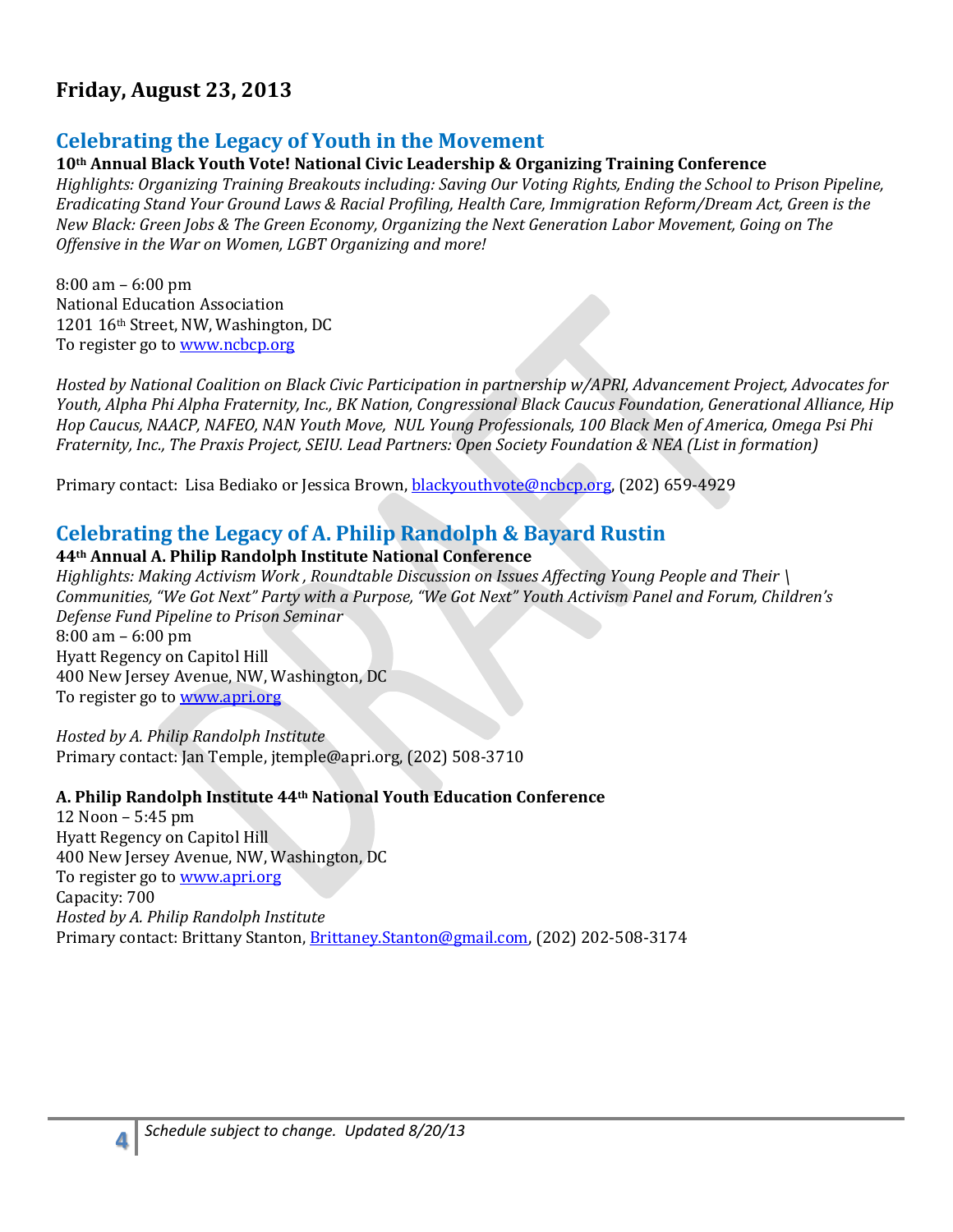## **Friday, August 23, 2013**

## **Celebrating the Legacy of Youth in the Movement**

**Youth Mass Meeting & Pre-March Rally 10th Annual Black Youth Vote! Civic Leadership & Organizing Training Conference** 7:30 pm – 9:30 pm Howard University Blackburn Center – Ballroom Washington, DC OPEN TO THE PUBLIC Capacity: 200

*Hosted by National Coalition on Black Civic Participation in partnership w/APRI, Advancement Project, Advocates for Youth, Alpha Phi Alpha Fraternity, Inc., BK Nation, Congressional Black Caucus Foundation, Generational Alliance, Hip Hop Caucus, NAACP, NAFEO, NAN Youth Move, NUL Young Professionals, 100 Black Men of America, Omega Psi Phi Fraternity, Inc., The Praxis Project, SEIU. Lead Partners: Open Society Foundation & NEA (List in formation)*

Primary contact: Lisa Bediako or Jessica Brown[, blackyouthvote@ncbcp.org,](mailto:blackyouthvote@ncbcp.org) (202) 659-4929

#### **National Town Hall Meeting on Poverty & Economic Empowerment**

*Moving Together, Moving Forward: Jobs and Freedom* 57th Annual SCLC International Convention Race & Poverty Panel 2:00 pm -4:00 pm Voting Rights Panel 5:00 pm – 7:00 pm Grand Hyatt, 1000 H Street, NW, Washington, DC OPEN TO THE PUBLIC

*Hosted by Southern Christian Leadership Conference in partnership w/ SCLC Poverty Institute, Rainbow PUSH* Primary contact: Damien Alexander, [daconne17@gmail.com,](mailto:daconne17@gmail.com) (404) 522-1420

### **Mayor Vincent C. Gray & Congresswoman Eleanor Holmes Norton (D-DC) 50th Anniversary March on Washington Welcome Reception**

6pm-9pm The Willard Intercontinental Hotel 1401 Pennsylvania Ave NW, Washington, DC 20004 Invitation Required

*Hosted by Mayor Vincent C. Gray, Rep. Eleanor Holmes Norton, Uptown Magazine, Destination DC, Flow*  Primary contacts: Daryl R. Levine, [daryl.levine@dc.gov,](mailto:daryl.levine@dc.gov) (202) 727-6263 or Cynthia Brock-Smith, [cynthia.brocksmith@dc.gov,](mailto:cynthia.brocksmith@dc.gov) 202-727-6306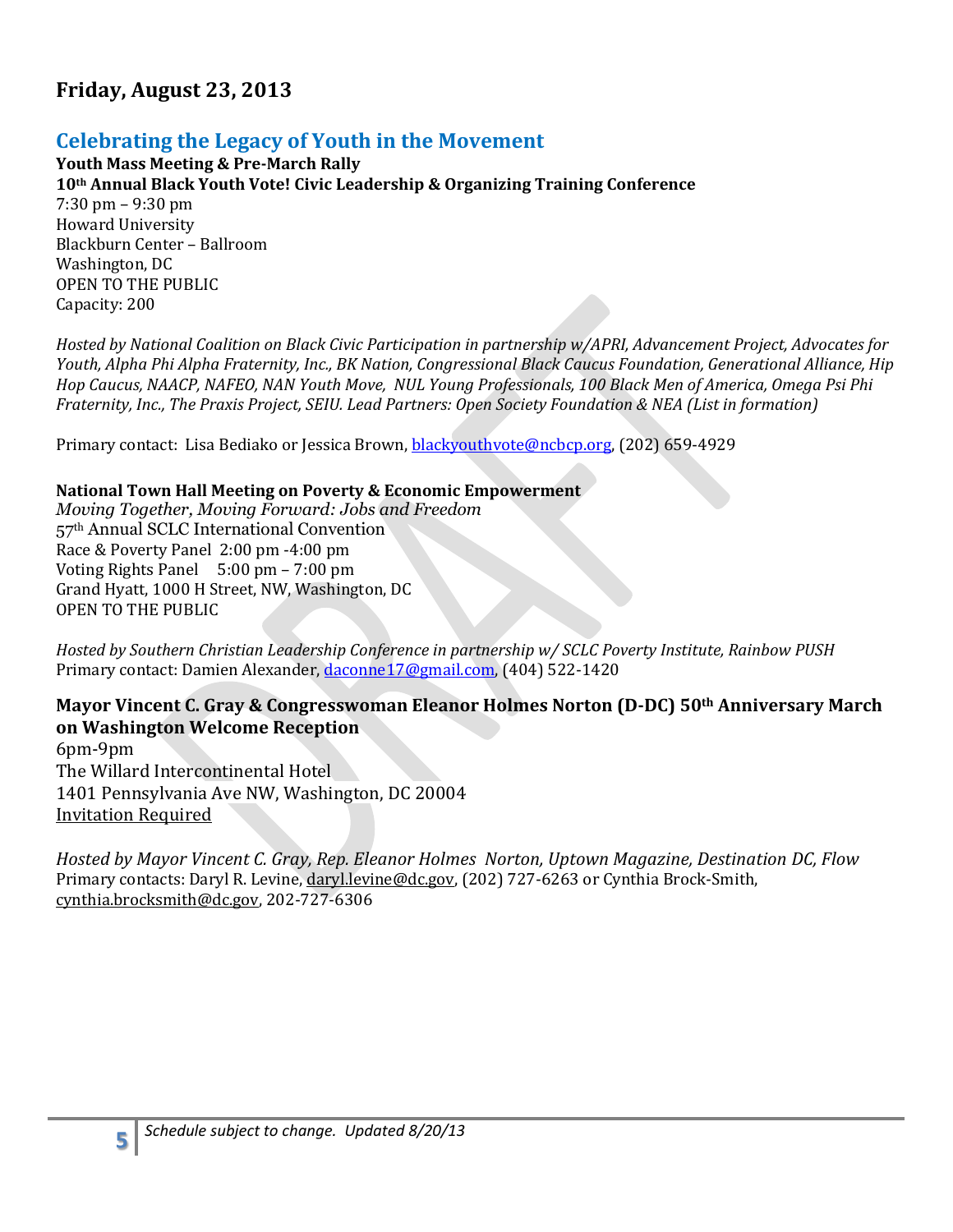## **Saturday, August 24, 2013**

## **50th Anniversary March on Washington National Action to Realize the Dream March & Rally**

*"Jobs, Justice, Peace & Freedom"* 8:00 am – 2:00 pm Lincoln Memorial, Washington, DC OPEN TO THE PUBLIC

#### *National Conveners: Martin Luther King, III & Rev. Al Sharpton, National Action Network*

*Co-Convened by: AFSCME, AFT, AFL-CIO, APRI, AFGE, Communities Without Boundaries International, HRC, LCCR, NAACP, NBJC, SCLC, SEIU, SEIU 1199, National Council of Negro Women, National Organization for Women, National Urban League, National Coalition on Black Civic Participation, Black Youth Vote!, Black Women's Roundtable, The King Center, National African American Clergy Network, Tom Joyner, Leadership Conference on Civil & Human Rights, Veterans for Peace, Military Families Speak Out, National Congress of Black Women, National Coalition of 100 Black Women, Inc., Black Women's Health Imperative, Human Rights Campaign, National Black Justice Coalition, Family Equality Council, National Gay and Lesbian Task Force, Old Lesbians Organizing for Change, League of United Latin American Citizens, MALDEF, The Hip Hop Caucus, Operation Hope, IMPACT, OurTime.org, Skinner Leadership Institute and many others. (List in Formation)*

Primary contact: Janaye Ingram[, jingram@nationalactionnetwork.net,](mailto:jingram@nationalactionnetwork.net) (202) 293-3232

#### **Global Freedom Festival**

2:00 pm – 7:00 pm The National Mall 7th & 14th Street, NW, Washington, DC OPEN TO THE PUBLIC

*Hosted by The King Center & National Park Service* Primary contact: Peggy Cusack, [50thanniversary@bctgroupllc.com,](mailto:50thanniversary@bctgroupllc.com) (404) 526-8900

## **Celebrating the Legacy of A. Philip Randolph & Bayard Rustin**

### **44th Annual A. Philip Randolph Institute National Conference**

8:00 am – 6:00 pm Hyatt Regency on Capitol Hill 400 New Jersey Avenue, NW, Washington, DC To register go t[o www.apri.org](http://www.apri.org/) Capacity: 700

*Hosted by A. Philip Randolph Institute* Primary contact: Jan Temple, [jtemple@apri.org,](mailto:jtemple@apri.org) (202) 508-3710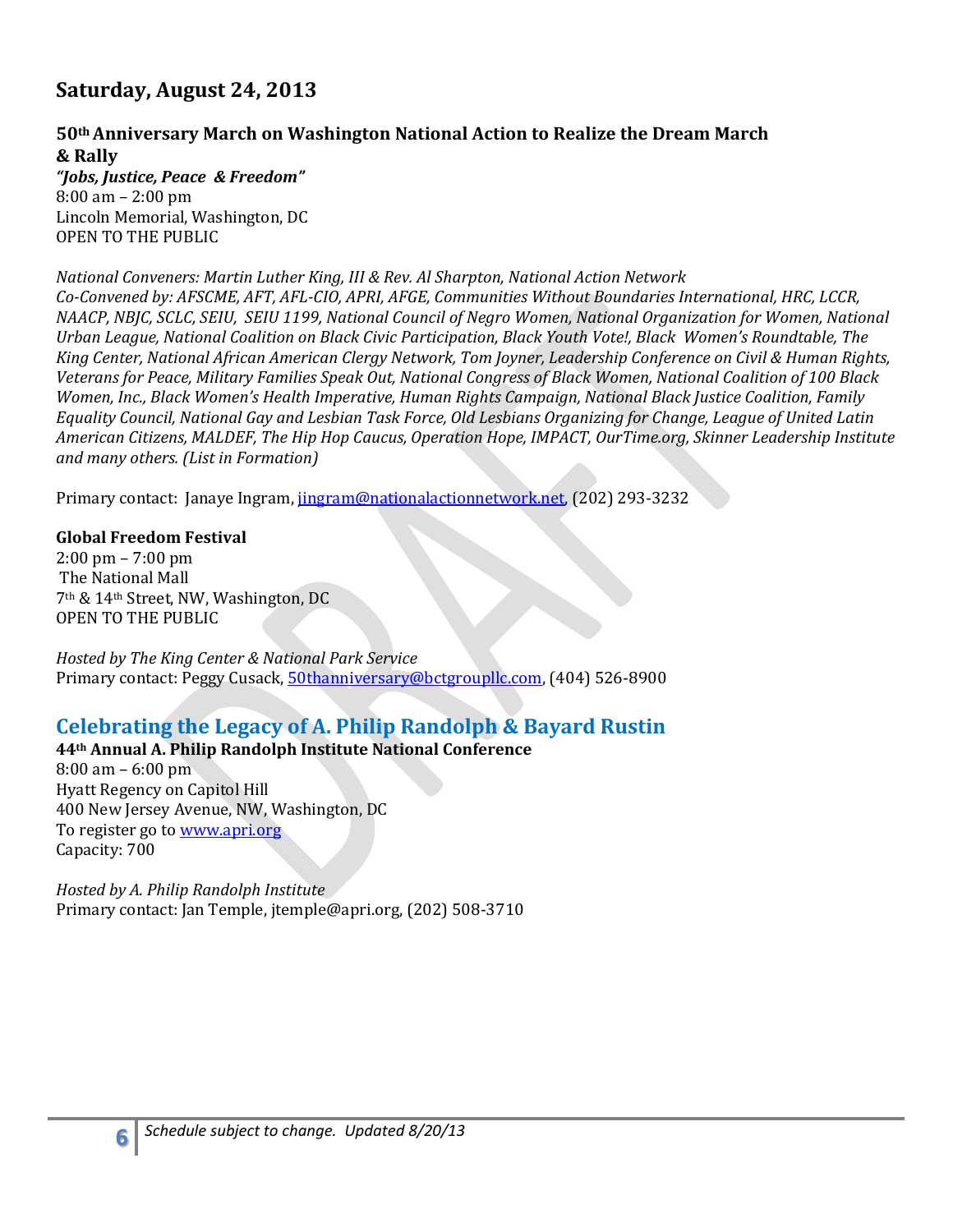## **Saturday, August 24, 2013**

### **A. Philip Randolph Institute 44th National Youth Education Conference**

12 Noon – 5:45 pm Hyatt Regency on Capitol Hill 400 New Jersey Avenue, NW, Washington, DC To register go t[o www.apri.org](http://www.apri.org/) Capacity: 200

*Hosted by A. Philip Randolph Institute* Primary contact: Brittany Stanton, [Brittaney.Stanton@gmail.com,](mailto:Brittaney.Stanton@gmail.com) (202) 202-508-3174

## **Sunday, August 25, 2013**

### **Global Freedom Festival**

10:00 am – 8:00 pm The National Mall 7th & 14th Street, NW, Washington, DC OPEN TO THE PUBLIC

*Hosted by The King Center & National Park Service* Primary contact: Peggy Cusack, [50thanniversary@bctgroupllc.com,](mailto:50thanniversary@bctgroupllc.com) (404) 526-8900

### **SCLC Worship Service**

11:00 am – 1:00 pm Howard University, Washington, DC OPEN TO THE PUBLIC

*Hosted by Southern Christian Leadership Conference* Primary contact: Damien Alexander, [daconne17@gmail.com,](mailto:daconne17@gmail.com) (404) 522-1420

## **Celebrating the Legacy of A. Philip Randolph & Bayard Rustin**

**44th Annual A. Philip Randolph Institute National Conference**

8:00 am – 6:00 pm Hyatt Regency on Capitol Hill 400 New Jersey Avenue, NW, Washington, DC To register go t[o www.apri.org](http://www.apri.org/) Capacity: 700

*Hosted by A. Philip Randolph Institute* Primary contact: Jan Temple, [jtemple@apri.org,](mailto:jtemple@apri.org) (202) 508-3710

### **A. Philip Randolph Institute 44th National Youth Education Conference**

*Highlights: "We Got Next" Youth Activism: Panel & Forum* 9:00 am – 8:15 pm Hyatt Regency on Capitol Hill 400 New Jersey Avenue, NW, Washington, DC To register go t[o www.apri.org](http://www.apri.org/) Capacity: 200 *Hosted by A. Philip Randolph Institute* Primary contact: Brittany Stanton, [Brittaney.Stanton@gmail.com,](mailto:Brittaney.Stanton@gmail.com) (202) 202-508-3174

*Schedule subject to change. Updated 8/20/13*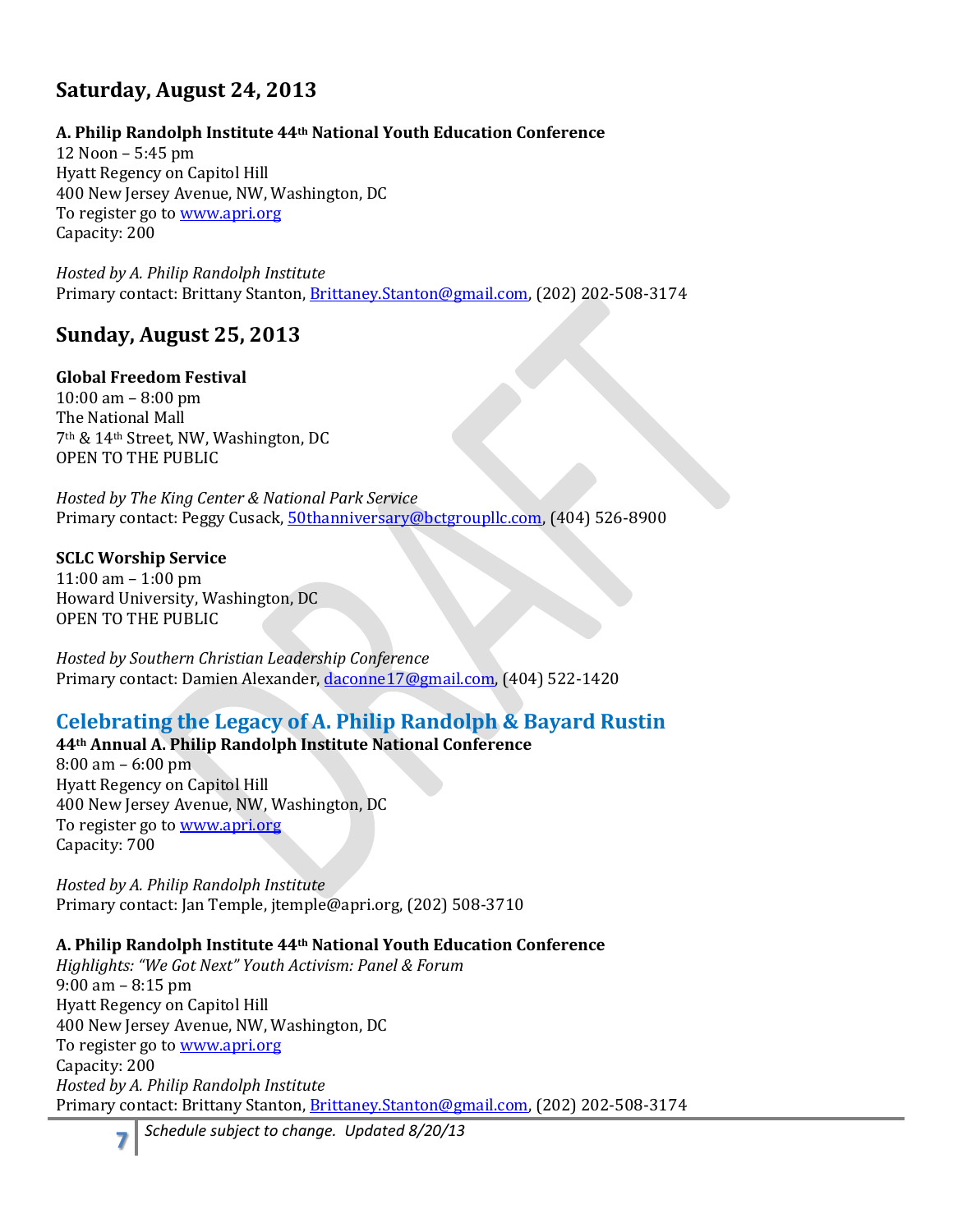## **Sunday, August 25, 2013**

#### **Book Launch/signing by Martin Luther King, III**

*"My Daddy, Dr. Martin Luther King, Jr." Dedicated to Yolanda Renee King and Arndrea Waters King* Presented by Drum Major Institute for Public Policy 2:00 pm – 4:00 pm King Memorial at National Mall Washington, DC OPEN TO THE PUBLIC Hosted by Martin King, III, National Park Service and JPMorgan Chase & Company

Primary contact: Johnny Mack, [jonymak@mindspring.com](mailto:jonymak@mindspring.com)

## **Monday, August 26, 2013**

#### **Global Freedom Festival**

10:00 am – 6:00 pm The National Mall 7th & 14th Street, NW, Washington, DC OPEN TO THE PUBLIC

*Hosted by: National Park Service, with the King Center*  Primary contact: Peggy Cusack, [50thanniversary@bctgroupllc.com,](mailto:50thanniversary@bctgroupllc.com) (404) 526-8900

## **Celebrating the Legacy of A. Philip Randolph & Bayard Rustin**

### **44th Annual A. Philip Randolph Institute National Conference**

8:00 am – 6:00 pm Hyatt Regency on Capitol Hill 400 New Jersey Avenue, NW, Washington, DC To register go t[o www.apri.org](http://www.apri.org/)

*Hosted by A. Philip Randolph Institute* Primary contact: Jan Temple, [jtemple@apri.org,](mailto:jtemple@apri.org) (202) 508-3710

### **A. Philip Randolph Institute 44th National Youth Education Conference**

Highlight: Obamacare Forum Health Summit 7:00 am – 4:00 pm Hyatt Regency on Capitol Hill 400 New Jersey Avenue, NW, Washington, DC To register go t[o www.apri.org](http://www.apri.org/) Capacity: 200

**8**

*Hosted by A. Philip Randolph Institute* Primary contact: Brittany Stanton, [Brittaney.Stanton@gmail.com,](mailto:Brittaney.Stanton@gmail.com) (202) 202-508-3174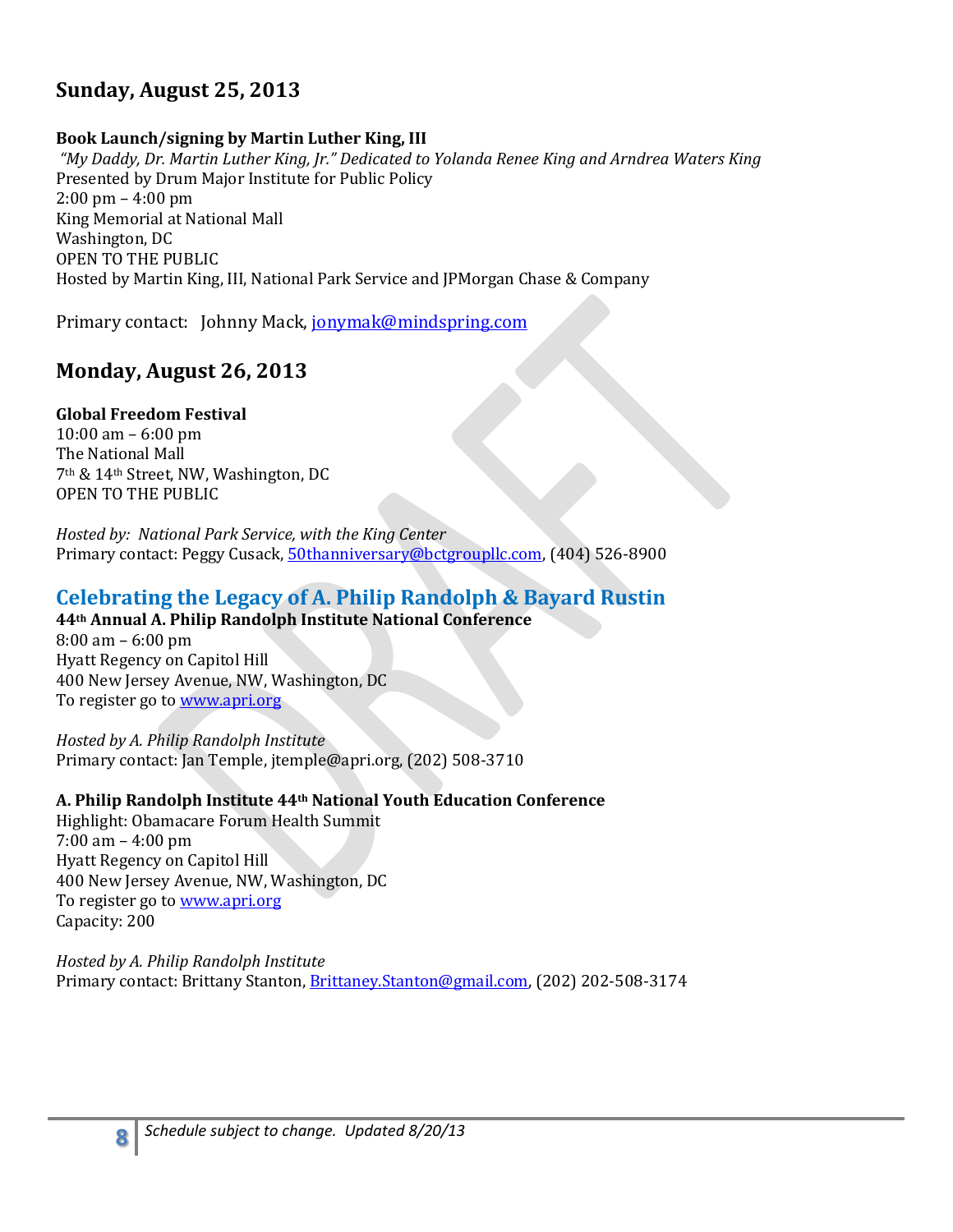## **Monday, August 26, 2013**

### **Bayard Rustin Commemoration**

7:00 pm – 9:00 pm Lincoln Theatre 1215 U Street, NW, Washington, DC To register go t[o www.apri.org](http://www.apri.org/)

*Hosted by A. Philip Randolph Institute in partnership w/ American Federation of Teachers, National Black Justice Coalition* Primary contact: Jan Temple, [jtemple@apri.org,](mailto:jtemple@apri.org) (202) 508-3710

**SCLC Legacy & Leadership Gala** Time: 7:00 pm – 9:00 pm Capital Hilton 1001 16th St NW, Washington, DC To register go to[: www.sclc.org](http://www.sclc.org/)

*Hosted by Southern Christian Leadership Conference* Primary contact: Damien Alexander, [daconne17@gmail.com,](mailto:daconne17@gmail.com) (404) 522-1420

## **Tuesday, August 27, 2013**

#### **K-12th Grade Educational Initiative**  Grades K – 8 – 1:00 pm – 2:30 pm Grades 9 – 12 – 9:00 am – 11:00 am Will be Accessible via Online Streaming

*Hosted by the King Center in partnership w/ Operation Hope, NCNW, Children's Defense Fund, Discovery Education, Kaplan University* Primary contact: Rosalind McGinnis[, rmcginnis@thekingcenter.org,](mailto:rmcginnis@thekingcenter.org) (404) 526-8900

### **Global Freedom Festival**

**9**

 $10:00$  am – 6:00 pm The National Mall 7th & 14th Street, NW, Washington, DC OPEN TO THE PUBLIC

*Hosted by: National Park Service, with the King Center*  Primary contact: Peggy Cusack, [50thanniversary@bctgroupllc.com,](mailto:50thanniversary@bctgroupllc.com) (404) 526-8900

## **Celebrating the Legacy of A. Philip Randolph & Bayard Rustin**

**44th Annual A. Philip Randolph Institute National Conference**

8:00 am – 6:00 pm Hyatt Regency on Capitol Hill 400 New Jersey Avenue, NW, Washington, DC To register go t[o www.apri.org](http://www.apri.org/)

*Hosted by A. Philip Randolph Institute* Primary contact: Jan Temple, [jtemple@apri.org,](mailto:jtemple@apri.org) (202) 508-3710